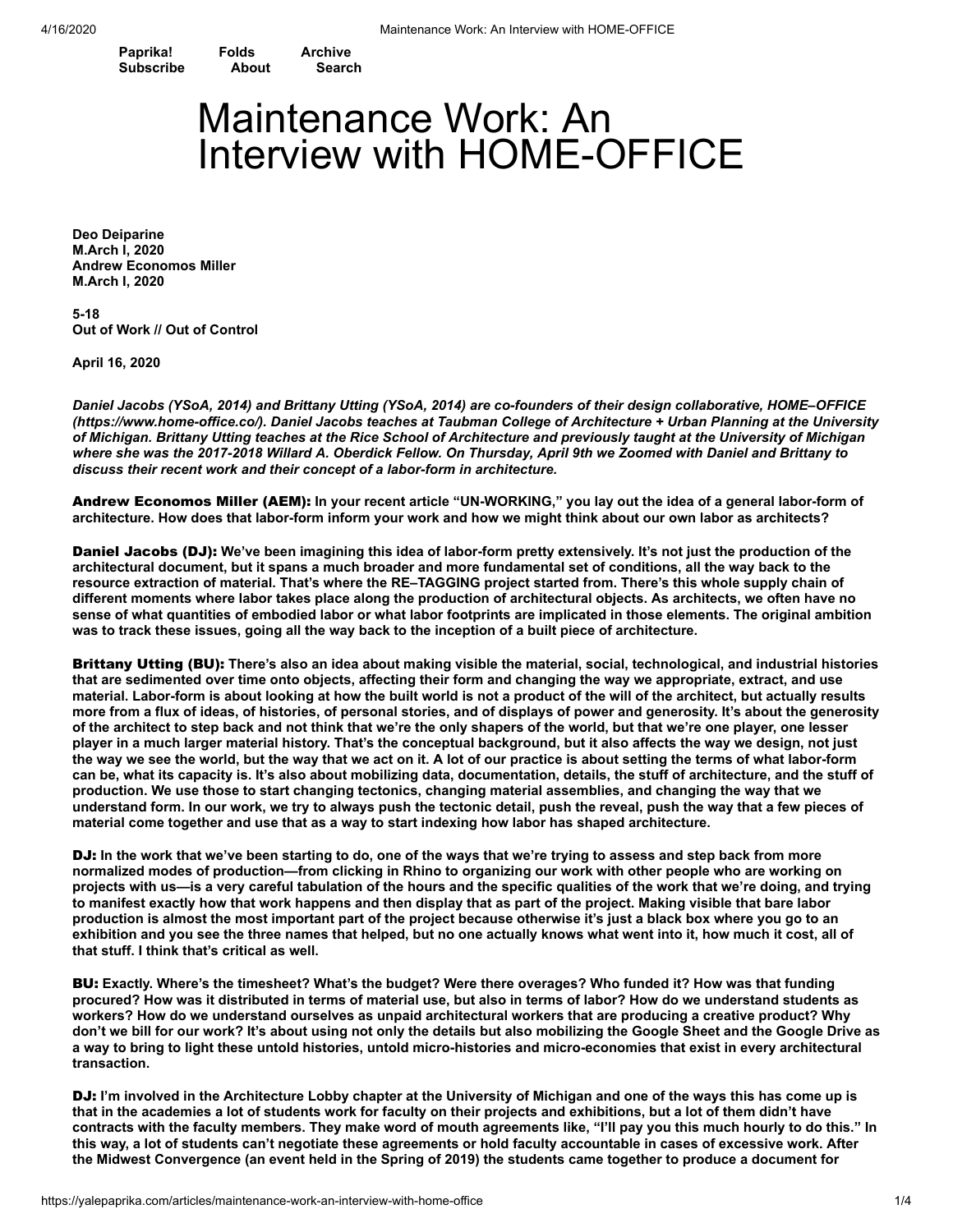| Paprika!         | Folds | <b>Archive</b> |
|------------------|-------|----------------|
| <b>Subscribe</b> | About | <b>Search</b>  |

AEM: Yeah, I think this is a good point to just jump right into RE-TAGGING, how does that project make labor-form **apparent?**

BU: Part of the project is looking at contemporary critical fashion practices that are reappropriating the label, making visible the relationship between use-value and exchange-value. For example, a shoe has value not because it's a great fit and you can run really fast with it, but because of how it participates in that branded enclosure. We were interested in that fashion apparatus, that labeling apparatus, and how we can détourn this relationship between use-value and exchangevalue, using it as a way to rethink one of the documents that is embedded in architectural practice; the finish schedule, There's something about the quickness of the label: it's cheap, it's accessible. The tags that we produced reference a continuously updating online data sheet. They're a relabeling of architecture, not just by its authorial provenance, but by its material provenance. How do you lay bare the actual material assemblies? The way that we choose and define materials in architecture is that moment in which we put into motion a vast chain of material resources, environmental economies, and labor networks (despite the finished building looking so static). But in fact, the building is just in pause in this heaving logistical network. The quick ready-made label is a way to start indexing these larger ecosystems at play.

DJ: The reality of the physical makeup of the built environment is that once it is in play and physicalized, there's no going back, there's no undoing it, no un-working it. The key is that the labeling system is a nonproprietary set of labels, It's not the serial code on the window that allows the corporation that produced it to understand which batch it came from. It's for a different constituency entirely to be able to say like, "oh, this is this material." Obviously, we're being cheeky when we say it's just "MT-01." It would actually be a much more complicated set of parameters and labels that would allow you to retrace **that lineage through all of the heaving logistics.**

BU: It's important to understand the violences of proprietary knowledge as it relates to architectural data. This data is often only accessible to a privileged few in a profession. It is often completely illegible to people who maybe haven't been exposed to the standards of architectural practice. And so the moment that data, that information, that technology is enclosed by a corporation or by an institution of measurement, it makes that knowledge private and inaccessible. This data sheet that we have is free and open to the public. The more important act than the labeling is the accessibility of it. How do **we make this architectural data set open-source?**

DJ: Additionally, its deployment becomes a visual nuisance on architecture, like graffiti, It's bright vellow and large. something that is unavoidable to the eye. We're interested in that lingering and latent annoyance of the visual field where all **the sudden you have to encounter the data set.**

DD: I had a question about deployment because the tags do bring this participatory aspect to the work that reflects the collective knowledge in the spreadsheet. It seems like the spreadsheet is ripe for different modes of deployment. Do you see other modes of deploying that information or other ways of creating different publics around the spreadsheet?

BU: Yes! Worker groups all over the world (such as New York's museum workers) have organized and shared a spreadsheet through which they are radically transparent about their wages, about their salaries, and about the expectations of their weekly workload. That radical transparency has given many workers that feel isolated or precarious the leverage they need to organize, to mobilize, to ask for greater worker protection, better salaries and more compensation for overtime work. Bevond worker movements, how can we make data sets that have equal agency in architecture? I can imagine that there are multiple ways that these sheets can be deployed. Obviously, there could be one of architects making visible their own wages, their own work experiences. But I think this idea of giving material a voice through the finish schedule is about **allowing other agents in architecture to come forward and make visible their own histories and economies.**

DJ: The other thing to note is that the tools and technologies that we have available to us are that simple, like the Google Spreadsheet, or the shared drive. We spoke to the woman that started the museum workers spreadsheet in New York. She was in a cab going home and just made the spreadsheet. And in about a week, thousands of entries came in and they started a union. The informational infrastructure is dumb and cheap to a certain degree, but it can get incredibly thick very **quickly and layered onto that simple document.**

BU: In architecture, we talk about softwares and BIM models and those professional tools that are fundamentally shaping the practice. However, there are other digital interfaces and data sets at play that can be used to give more voice and agency to precarious people or to precarious ecosystems, ecologies, economies, rather than only being used to produce and perform architecture. When we talk about the way that the digital has radically shaped the collective practices of architecture, I think it can't just be through the interface of the proprietary software model, it has to be through the **grassroots open-source commons that we all have access to.**

AEM: To switch it up a little bit and talk about MODEL-HOMES, how does that project begin to confront the social-labor **structures embedded in the home itself?**

BU: For MODEL-HOMES, labor was a part of the project in so far as understanding how the reformatting of domestic programs can overturn the institutionalization of gendered forms of work and care. The process of design was about playing through the combinatorics of domestic programmatic changes in the home that would in turn produce new kinship structures, resituate cooperative production, and support more varied formats of intimacy and collective life. But the project also interrogated the modes through which we consume the home itself. The project was about unpacking the developer's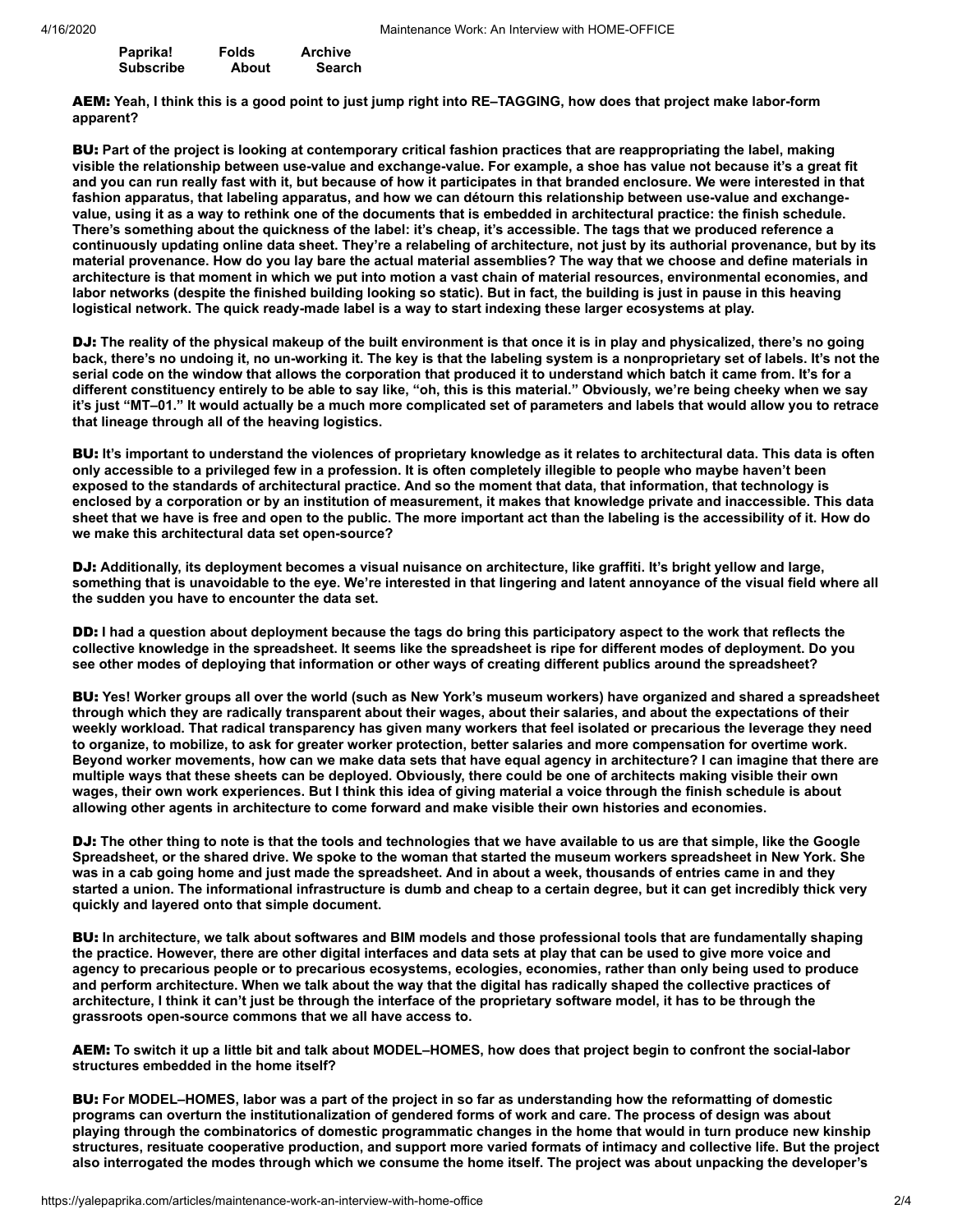## **catalog and its associated architectures: the showroom and the vitrine. It was important for us to look at how we could** subscribe About Search About About About the Subscriber of the Subscriber of the Subscriber of the About About **[Paprika!](https://yalepaprika.com/) [Folds](https://yalepaprika.com/folds) [Archive](https://yalepaprika.com/archive) [Subscribe](https://yalepaprika.com/subscribe) [About](https://yalepaprika.com/about) [Search](https://yalepaprika.com/search)**

interested in how the model home was consumed in a sense by a developer, studying how it was deployed as a territorial, planometric attack on the suburban landscape. We were interested in the almost militaristic capacity for suburban development that essentially deploys a matrix of houses that each prescribe a specific way of producing, reproducing, and consuming. As you multiply these domestic practices to the scale of the suburb, it has a profound social and ecological effect on how we live together, how we work together, and how we consume space and material products together. By **provoking a re-collectivization of the suburb—reversing the redundancies, the privatizations, and the individuations of** suburbia—we could discover new social formats. Part of the communal capacity of the home is in this sharing and **reprogramming of domestic work.**

DJ: We like to adhere each project to an underlying document, whether a finish schedule or the developer catalog of homes, in order to ground the architecture in a set of material relationships, labor structures, or consumer structures. What's interesting about the developer catalogs specifically is that the combinatorics that are usually deployed in the suburban landscape are a labor-saving device for the contractor: it essentially transforms the home into a ready-made.

## BU: **Like the Levittown assembly line.**

DJ: The developer catalog is essentially a series of self-similar interiors re-clad with differently stylized exteriors with only **minor spatial adjustments and decisions. The idea behind MODEL–HOMES was that you're still deploying the same** combinatorial tactics that the developer uses, but you're also embedding a much broader and more varied of social associations within that floor plan, one that is much more diverse than the typical suburban home. We wanted to produce a **new developer's catalog that introduced a different set of relationships through a sleight-of-hand.**

DD: Was there a set of criteria you had one eye on to make sure that these combinations yielded something that was **subversive to the typical developer home and yielded something more productive toward common goals?**

BU: The project was looking at the balance between pursuing typological forms "most varied and beautiful"—like the end of The Origin of Species—and a set of experiments that tested what happens when you concatenate a series of bedrooms, not separated by hallways, but as an enfilade suite. All of a sudden, that shared bedroom becomes an extended collective bedroom, a communal space for the practices of reproduction and other forms of social intimacy. All of a sudden, the architecture opens up a space for a new type of subject, a new way of performing the self, and a new way of performing intimacy. We were interested in testing out all these different combinatorial games to see how new social structures would undo f traditional kinship associations. We wanted to play out those combinatorial games to see what monsters would **result..**

DJ: Also embedded within all of the typological variants was a challenge to traditional lot lines, property separations, and density. When the combinatorial game was deployed fully, it made a higher density neighborhood with challenges to every **property division.**

BU: Yes, it happened on two scales. One scale is the concatenation of domestic programs, but the other was through its deployment at the scale of the suburban neighborhood. The project proposed a restructuring of private property itself, a new practice of commoning in which property, subdivisions, and territorial allotments were put into question by the occupation of property lines by different models. The project wasn't just an autonomous game of typology. There was an **autopoietic capacity within the system to reinscribe new social formats within the suburbs.**

DD: I really like imagining what these plans look like executed with the same aesthetic finishes of like a McMansion home.

AEM: **Were they planned to be clad in the same way as the developer catalog?**

BU: That's a good question. The project is largely agnostic to cladding because it was about stripping the home bare of the aesthetic ideologies that are often at play in the developer catalog, removing the stylistic variations that mask the disciplining ideologies inscribed in the plan. The plan is what produces a way of life. It's the plan that produces a type of subjectivity. So there was no cladding. It was purely a cybernetic game, a game that only re-organized and re-alloted space.

DJ: As soon as you pin that down or say that it's a diverse spectrum of styles and variants, then all of a sudden, that becomes the critical frame. So I think it's important that the homes don't have that aesthetic expression.

AEM: Over the past few years, you had a series of workshops at the University of Michigan about labor, called UN-**WORKING. How have those informed your recent projects?**

DJ: The conversations we had at those events seeded a lot of the subsequent pedagogical explorations, conversations, and **projects that we've done.**

BU: They were about using the workshop format because it's fast and collective. The workshop aligns technical production with communal action. The workshops wanted to create a new ecosystem in the school that encouraged all of us (students and faculty alike) to more critically engage in the project of labor. The workshops questioned the hyper-production of space, of form, and of image in the architectural academy. We wanted to create a platform for agonistic debate about these issues. It's so easy in architecture school to just hone in on your own myopic project, but it weakens our capacity to get together